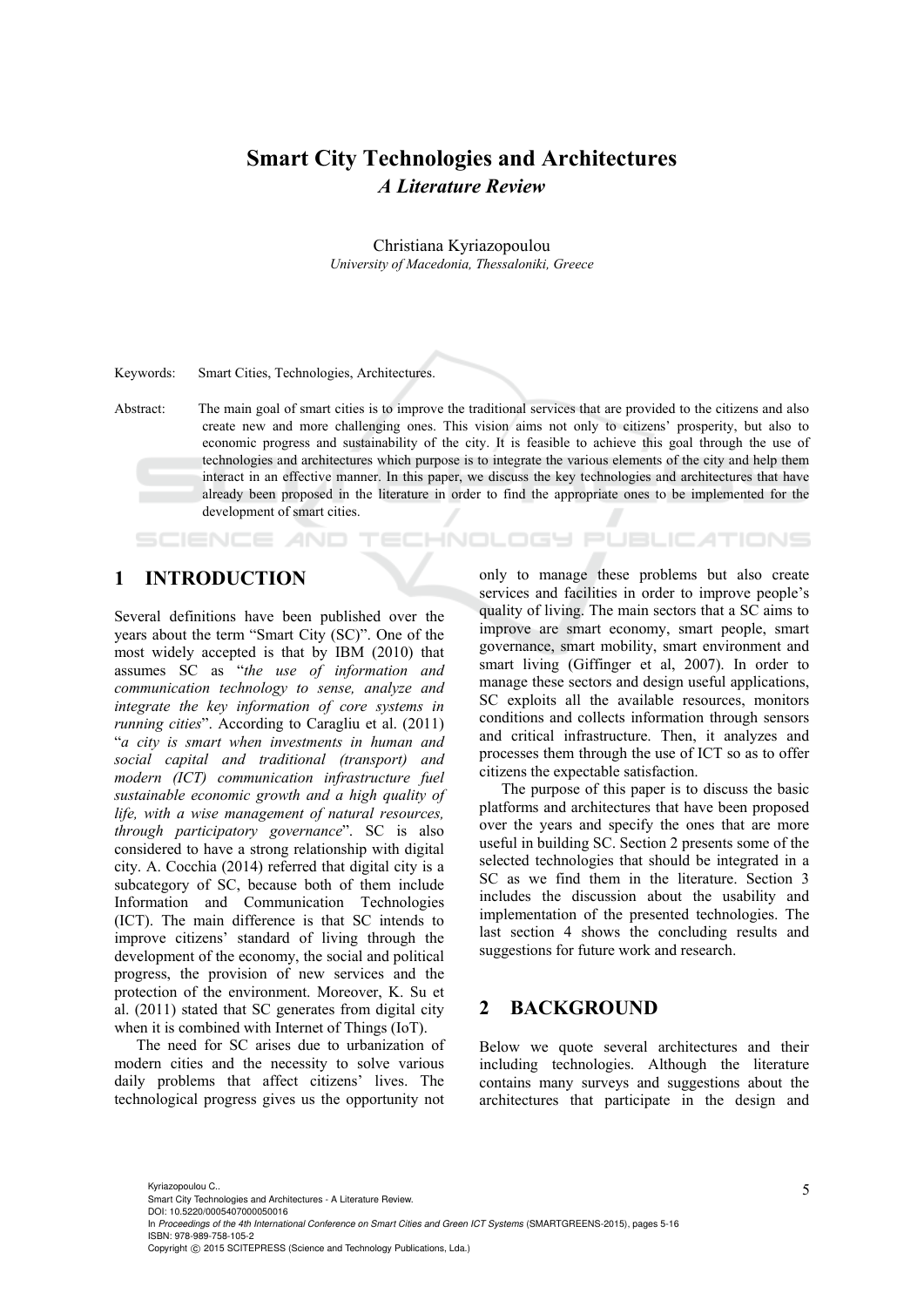operation of a SC, there is not yet a standard one that integrates all the functionalities. Furthermore, the greatest number of these architectures is based on a theoretical approach and non in a practical one with real implementation. In this section, we present some of the proposed architectures giving emphasis in the most common technologies that we meet a lot in the literature. We have recognized six perspectives of architectures - the perspective of *Architectural Layers, Service Oriented Architecture, Event Driven Architecture, Internet of Things, Combined Architectures* and finally the new perspective of *Internet of Everything.* In the rest of our paper, we cite the works of different researchers, categorizing them chronologically and respectively to the perspective they belong. Finally, we summarize these works in a table for better understanding.

# **2.1 Architectural Layers (AL)**

AL provide a framework for developing services and applications in SC through their fragmentation into pieces (layers) that can be easily modified and adjusted instead of transforming the whole system. Each layer is physically and logically dissociated from the others. This characteristic is the one that makes the perspective unique and explains its choice and great acceptance by a large number of researchers. In this subsection, we mention some of the most outstanding works that choose to implement this architecture in order to create useful facilities for SC.

Initially, T. Ishida (2000) was one of the first researchers to present a comparative study between the digital cities of America Online, Amsterdam, Helsinki and Kyoto. He recognized three layers in digital cities architecture. The first layer is the *information layer* which includes all the data from real time sensors and files from the Internet that are combined together through geographical information systems (GIS). The second layer is the *interface layer* which creates a virtual environment of the cities through 3D spaces and 2D maps. The last layer is the *interaction layer* where people can communicate with each other through the use of agent systems.

L. Anthopoulos and I.A. Tsoukalas (2006) developed the digital city of Trikala in Greece. Their chosen architecture consisted of five layers. The first and last layers are *user layers* where we can find all the stakeholders of a SC including the designers of the services and end users respectively. The second layer is the *infrastructure layer* which contains the

technologies, platforms and networks in order to create and offer the services. The third layer is the *information layer* which consists of all the necessary data about SC operation, such as geospatial data and other records. The fourth layer is the *service layer* which contains all the provided applications of the city and allowed the interaction among citizens and organizations.

Expect from the definition that we mentioned it previously, IBM has also stated the structure of SC. According to IBM, the structure is divided in three layers, perception, network and application layer. *Perception layer* recognizes the device and gathers data via sensors, GPS, RFID and other technologies. *Network layer* processes those data through components related to the intelligence and communication capabilities of the network. Eventually, *application layer* examines and evaluates the total amount of data through advanced technologies, such as cloud computing and fuzzy techniques.

K. Su et al. (2011) focused in the building of SC and recognized three stages. The first stage is the manufacture of *public infrastructure*. The second stage is the manufacture of *public platform*, which includes network infrastructure, cloud computing platform and sensor networks. The third stage is the manufacture of *application systems*, which includes some basic applications like the construction of wireless city, smart home, smart public services and social management, smart transportation, smart medical treatment, smart urban management, green city and smart tourism.

J. Carretero (2012) developed an architecture named ADAPCITY. It is about a self-adaptive system for SC which offers heterogeneous devices the ability to react effectively in environmental changes and adapt their behavior according to the new conditions. Moreover, the system is able to recover immediately and update its operations, even create new ones. The proposed architecture is divided in four layers. The *physical layer* includes the state and behavior of devices and objects. The *grid layer* includes the process, storage and communication among the data come from physical layer. The *management layer* uses statistics, data mining and prediction techniques to manage the processed data from grid layer. Finally, the *control layer* includes the provided services taking into account users desires and optimization measurements.

Finally, l. Vilajosana et al. (2013) presented a generic architecture after observing many existing platforms and combining their common features.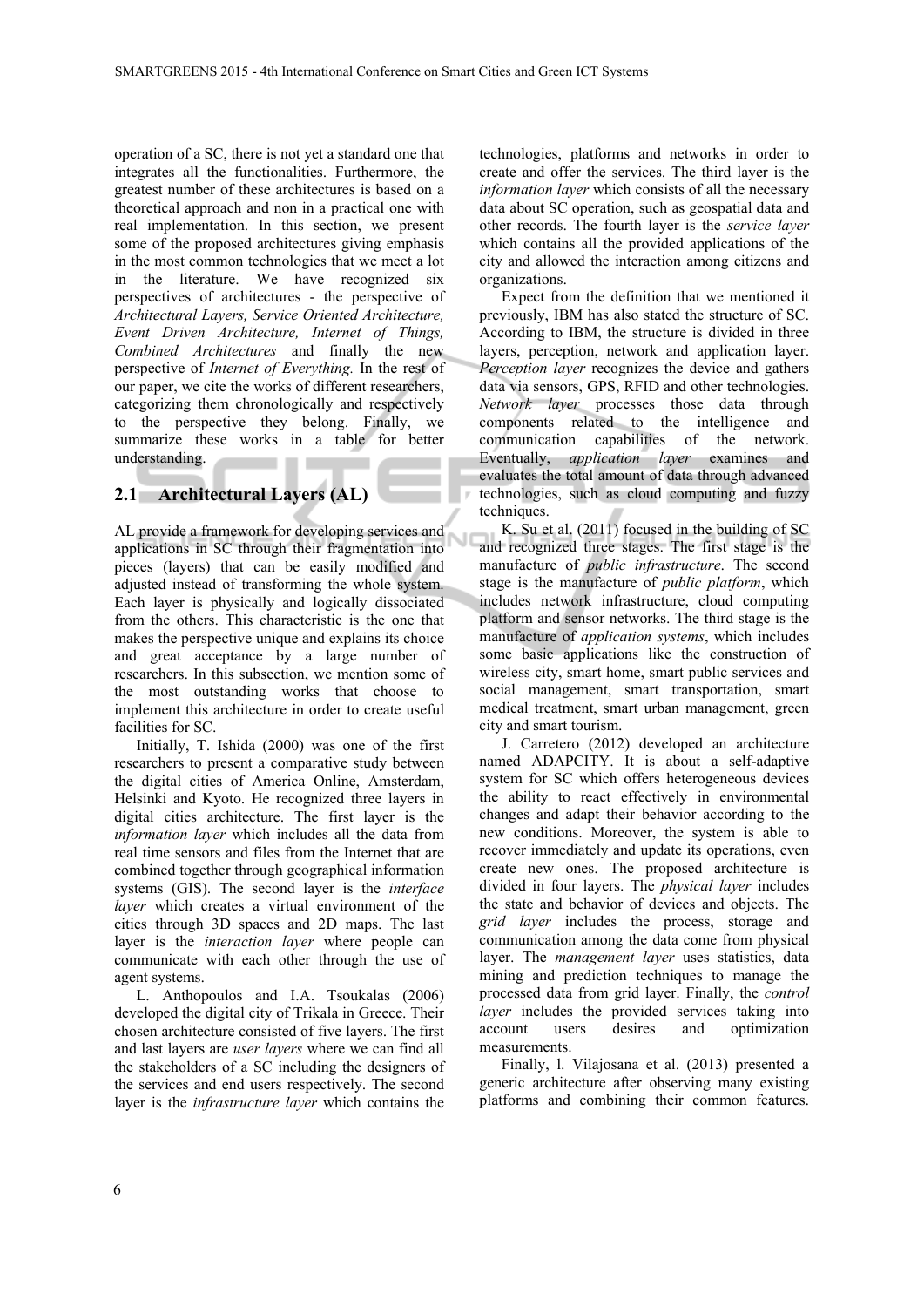The *capillary network layer* in the bottom of the platform includes sensors and actuators for data collection, data warehouses for storage of historical, real-time and metadata, as well as database nodes and security infrastructures for data management and control offering. The *service layer* has the responsibility to receive the incoming data from capillary network layer and then to process, combine and secure them. It manages different types of data, such as big, open and streaming data and also analytics services. The last layer is the *application layer* where the data are analyzed and converted into useful information, which is eventually provided to people through predefined interfaces.

#### **2.2 Service Oriented Architecture (SOA)**  ٠

SOA is an approach that aims in collection, communication and interaction between services and in their provision to the users taking into account their needs and requests. The communication between different services in a computer system is implemented through data exchange among them and the ability of each service to act as a whole activity on behalf of another service. Every interaction is considered to be unconstrained since services are unrelated, loosely coupled and selfsufficient. However, according to D. Sprott and L. Wilkes from Microsoft (2004), SOA is more than this. In fact, it is a pattern that includes all the necessary practices and frameworks to offer people the right services that fit to their preferences through the interface.

One of the most underlying works was that of L. Anthopoulos and P. Fitsilis (2010) who tried to create a common architecture for SC called Enterprise Architecture. Their approach is based on SOA and contains information of urban development and service delivery in urban environments. Logical and physical architecture has been combined with the enterprise architecture in order to strengthen the evolution of SC. As authors admitted, the case of Trikala failed to meet some of the challenges that SC have to face (such as information sharing and storage, connection and access through broadband networks, simulation of daily life and so on) with the primary architecture, so they developed this one in an attempt to overcome the existing problems.

## **2.3 Event Driven Architecture (EDA)**

EDA is a framework that deals with the creation,

identification, utilization and response to events. These events are usually uncommon, extraordinary and related to uncertain changes and asynchronous conditions. The result of the actions that EDA executes, provokes the generation of event notifications (and not of an event), which are actually an effect of change occurrence. A change can be detected by sensors and the outcoming events can be processed by the system. EDA is loosely coupled about the unknown results of a change by the event itself but it is tightly coupled to the semantics of an event. When the semantic heterogeneity of events is high, it is very difficult to implement that architecture in a SC (H. Souleiman et al., 2012). EDA can be also combined with SOA since an event can make a service operative.

Moving in that direction, L. Filipponi et al. (2010) developed SOFIA project in an attempt to monitor the public city places in order to enhance security and detect emergency cases and abnormal situations. This project is based on EDA that permits sensors (and especially wireless sensors networks) to observe unusual events. The main components of the architecture are Semantic Information Brokers (SIB) and Knowledge Processors (KP). All the data about smart places are stored in SIB. In the sequel, KPs receive these data from SIB, have access to them, generate and use notifications for the events described by them. The joint action between SIB and KP, leads to the production of Interoperability Open Platform (IOP), which gives applications the opportunity to gain entry to data and share them.

## **2.4 Internet of Things (IoT)**

IoT is a paradigm that combines a large amount of heterogeneous devices, which are connected to the Internet and can identify themselves through IP addresses and protocols. All devices are embedded with sensors and actuators and are usually wireless connected to the network. IoT enables the connectivity and communication between sensors and deploys the incoming information in order to provide various applications to the people. Radiofrequency identification (RFID) is considered to be a prerequisite of IoT since it is believed that all things of our daily life could be identifiable with the use of radio tags. Cloud computing, which is actually a different term for Internet, has the duty of sharing computational resources and offering services to devices via the Internet without having in fact hardware equipment to manage applications. These technologies are commonly used together and managed to become an inspiration source for many researchers whose works are related to SC.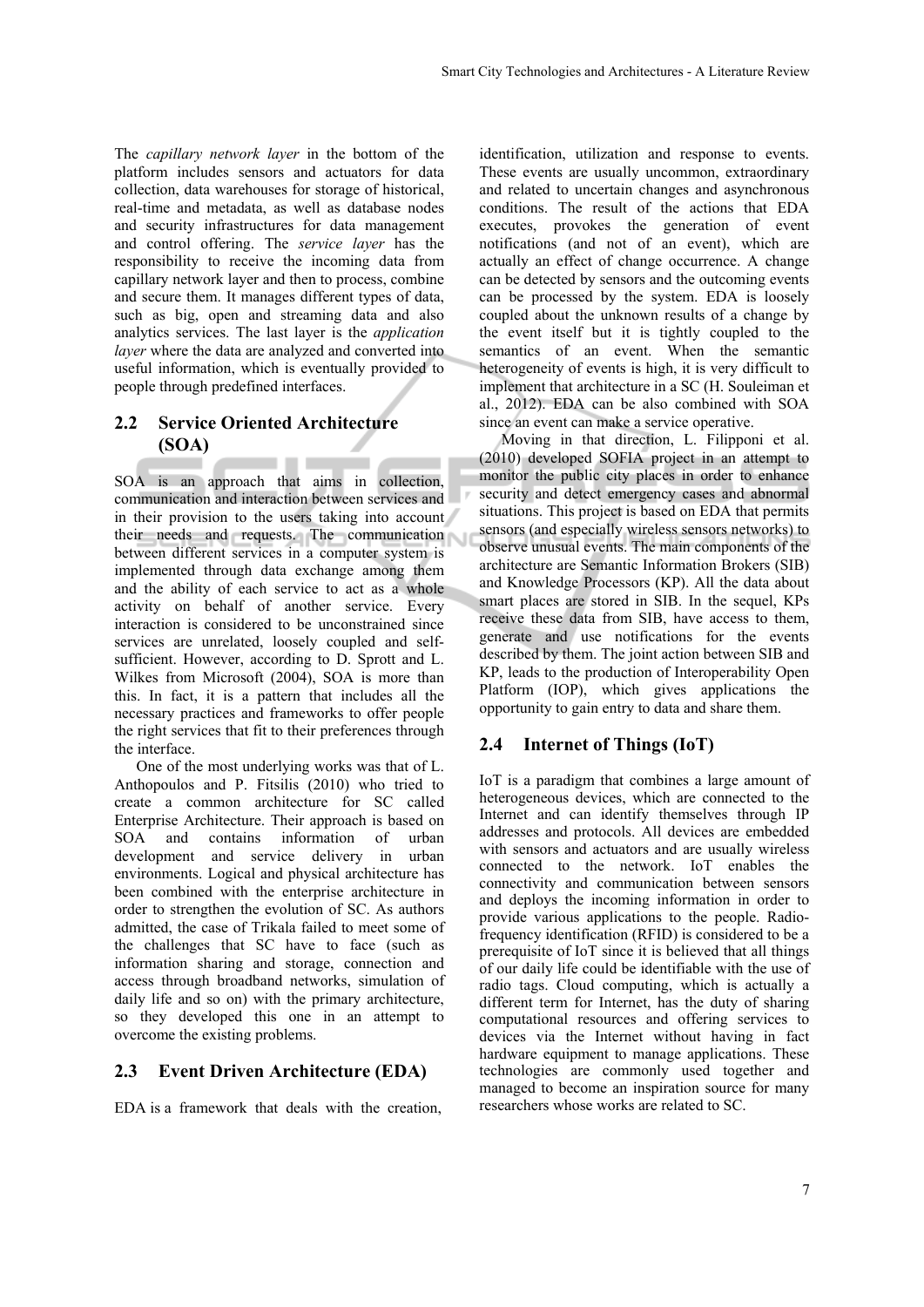To begin with H. Schaffers et al. (2011) who considered SC as open access environments that are designed according to users' preferences. In order to create innovative services, the use of Future Internet technologies seems to be important as enabling the development of applications based on IoT. Furthermore, Living Labs methodologies played a useful role in that direction since they shows the way of organizing and coordinating innovative services and projects. A similar approach was followed by I.P. Chochliouros et al. (2013), who explained the concept of Living Labs and the benefits of their implementation in SC facilities, and also highlighted their contribution in the evolution of Future Internet platforms.

A. Attwood et al. (2011) developed the framework of SC Critical Infrastructure (SCCI) which aimed to protect critical infrastructures from failure or help the system to continue its function if a failure was unavoidable to happen. In order to detect the state of critical infrastructure, to help system recover, extract the conditions and make a change, the use of sensor actuator networks (SAN) is necessary, according to the researchers. SAN connects itself to the IoT so as to collect the data that are useful for the SC and integrate city components that should use an information aggregation utility. The amount of the collected data is usually so big, that the system should process them itself without human intervention. Semantic Web undertakes the role to take these data, give them meaning and specify the relationships between them, which are widely known as linked data. Cloud computing in its turn, used the service model of Infrastructure as a Service (IaaS) to access the data and process them in real-time. Based on these requirements and technologies, researchers developed the basic elements of SCCI, which are Smart Cities Systems Annotation and Aggregation Service, Critical Response Reasoning Instance, Critical Response Visualization and Control and finally Sensor Actuator Network Overlay State Management.

 P. Ballon et al. (2011) created a European Platform for Intelligent Cities (EPIC) with the intention to be implemented in all European Cities. Their goal was to evaluate the use of cloud platform, Living Labs and e-Government in a pan-European level and examine the satisfaction of requirements and challenges that a SC has to face. The EPIC integrates the technologies of cloud computing, IoT and semantic Web. Specifically, EPIC used IBM's Test and Development Cloud so as to facilitate public sector to accept the change and the innovation of the cloud. IoT can enable geospatial positioning

and 3D display through the use of sensor and RFID. Finally, the semantic layer of the EPIC includes the Command and Control Lexical Grammar (CCLG) technology to solve the problem of the multiple spoken languages in European countries.

E. Asimakopoulou and N. Bessis (2011) focused their research on disaster management using crowd sourcing techniques to create smart buildings. Through crowd sourcing technology, citizens participate in the detection of emergency events and hazards using APIs in their mobile phones. The role of citizens is enhanced by sensors and critical infrastructures in cars and buildings that explore their environment too. Other technologies that were proposed by the researchers were grid computing to integrate heterogeneous resources, cloud computing to enable access in these resources and pervasive computing to collect and handle data from devices.

R. Wang et al. (2012) presented how to use World Wind geographic software developed by NASA to 3D reconstruct a city. It is about an open source platform which allows visualization, simulation and interaction in all sectors of living in a SC. The two main components of this technology are data collection and visual display. The data are collected through IoT, network analysis and web map services. Their visual display is feasible through KMZ files for 3D models which are grounded on KML patterns.

Q. Ye et al. (2012) discussed the architecture of a Smart Sport information system giving emphasis to the including technologies, such as body sensor networks, IoT, cloud computing and data mining. In more detail, the body sensors have the duty to collect data concerned with the health and daily routine of an athlete. Cloud computing is used as the middleware to allow transfer and management of the data. Data mining and other techniques, such as mathematical models and artificial intelligence, are used to process and analyze the data so as to get the necessary information. Last but not least, with the contribution of the IoT and the development of software and hardware, that information is converted into useful applications.

J. Jin et al. (2012) analyzed four network architectures based on the IoT that could be implemented in a SC. The first architecture is the Autonomous Network Architecture, where users can access the network with or without Internet connection. The second is the Ubiquitous Network Architecture, where users access the Internet to find the expected information since radio technologies, wireless sensors and vehicular ad hoc networks are integrated to the Internet. The third is the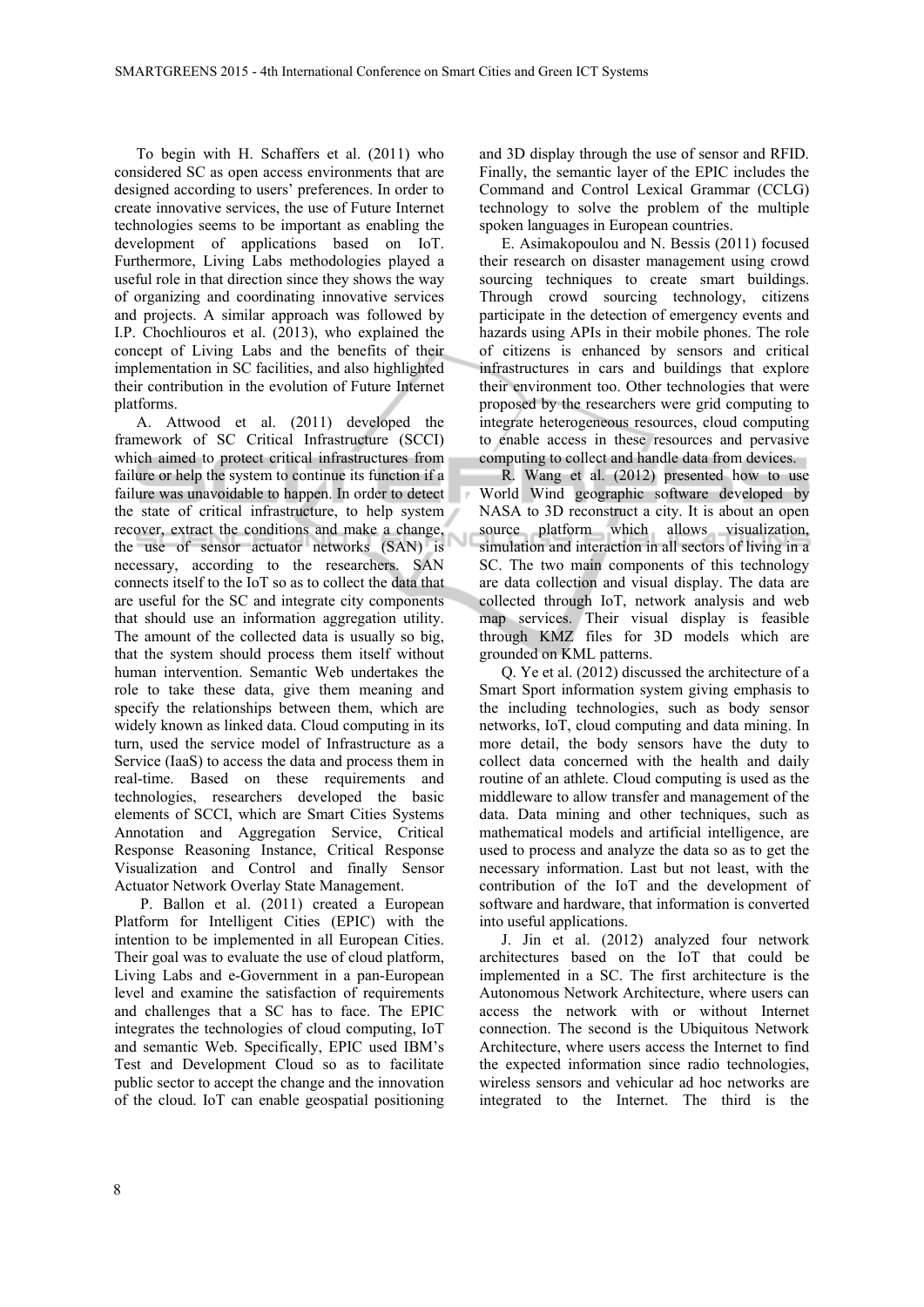Application Layer Overlay Network Architecture, which is capable of reducing the amount of collected data through the IoT by selecting the more useful ones. The last is the Service Oriented Network Architecture, where researchers presented the example of the IDRA platform, which was developed by E.D. Poorter et al. (2011).

N. Mitton et al. (2012) examined the combination of cloud with sensors and actuators empowering by the IoT. This approach is named "Sensing and Actuation as a Service (SAaaS) following the names of the other types of cloud computing services. In their system, a SC is divided in sites. Each site is considered to be an autonomous system which contains sensors for information gathering and clients as information consumers. The collected information is stored in the Database Manager of the site from where it can be published to users after their request or can be distributed to the other sites if there is a need. The operation of this system is feasible via implementing the proposed schema and modules architecture, which consists of three elements, Hypervisor, Autonomic Enforcer and Volunteer Cloud Manager. The Hypervisor is used to abstract sensors from single devices or even from networks. The Adapter facilitates the communication between the devices. The Autonomic Enforcer is the mediator between the above modules and the SAaaS Cloud, exploiting their resources and converting them into applications using IoT capabilities. The Volunteer Cloud Manager concentrates these resources and applications in the cloud and develops strategies after monitoring the connectivity among the devices.

A similar study was undertaken by S. Distefano et al. (2013). The researchers kept the basic elements of the above framework and went further by distinguishing two phases in the architecture. The first phase was SAaaS provisioning system and infrastructure setup and the second phase was the SAaaS application setup.

G. Suciu et al. (2013) proposed the framework SlapOS, which combined cloud and IoT architectures, as a mean for designing SC. According to the researchers, the necessary features of building a SC are sensor networks and open source cloud platforms. Their framework integrates these technologies and has also the ability to transfer and offer IoT applications through the use of cloud middleware.

M. Roscia et al. (2013) presented a model for SC that was called Intelligent Distributed Autonomous SC (IDASC). IDASC involves multi-agent systems and IoT to enable observation, audit and

performance of the system. It also integrates ZEUS framework to ensure functionality and communication between the agents.

C. Samaras et al. (2013) developed SEN2SOC platform to be implemented in the SmartSantander City of Spain. Their aim was to enhance the interaction between sensor and social networks through the use of Natural Language Generation (NLG) system in order to improve citizens and visitors experience in living in a SC. The architecture of SEN2SOC platform is componentbased and includes *mobile and web applications* (IoT) to facilitate users login, support their navigation in city routes and promote feedback, *sensor and social data monitoring* to collect data from sensor and social media networks and detect anomalies in the environment, *statistical analysis* to process the income data and export the results from this action, and *interface* to allow communication between the components. The NLG system, which is embedded in the platform, has the ability to receive information from sensors and convert it into messages that can be easily understood by humans.

G-J. Horng (2014) designed a system for smart parking in order to facilitate citizens in finding parking spaces easily and quickly and help in reducing fuel congestion and air pollution. The architecture is based on an Adaptive Recommendation Mechanism, which includes various technologies in order to allow system's implementation. In more detail, it uses wireless sensor networks so as to search the existence of vehicles near a parking space. Then, an Internal Recommendation Mechanism of the specific place informs the Parking Congestion Cloud Center (PCCC) which with its turn transmits these data to the Cloud Server. Finally, the user receives the desirable information through his/hers mobile device, which in the same time acts as a sensor for the Cloud Server.

## **2.5 Combined Architectures**

Except from the perspectives that we analyzed above and the presentation of the most underlying works that have been already published in the literature, there is also the perspective of combined architectures, which manages to integrate characteristics and technologies of the abovementioned ones. It is a common phenomenon for researchers to mix technologies and platforms in order to create an architecture that can probably be implemented in a SC. In this section, we cite some of these works distinguishing them in categories.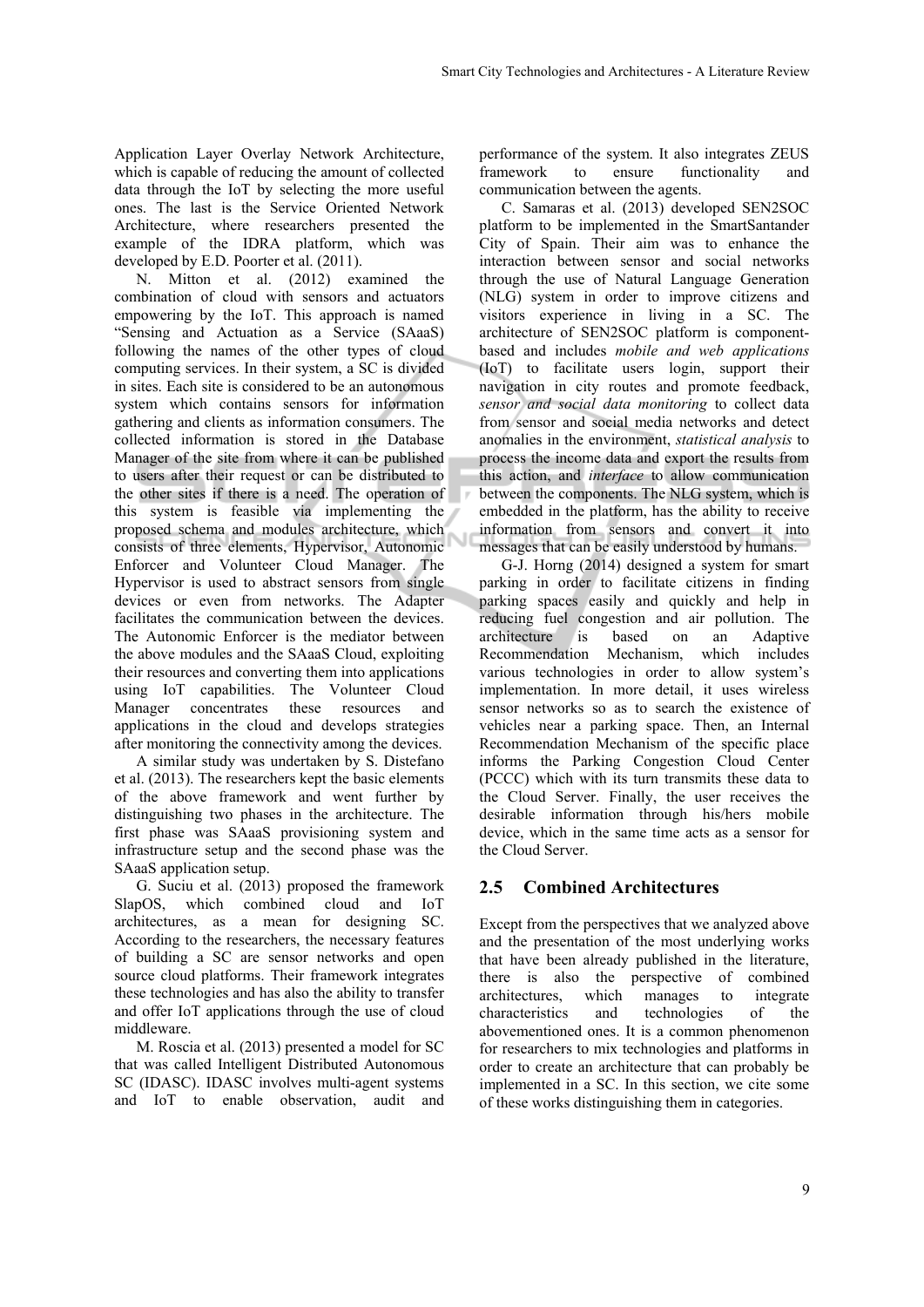# **2.5.1 IoT – AL**

Z. Khan and S.L. Kiani (2012) presented a cloudbased architecture for improving services and applications offered to citizens of SC. According to the researchers, citizens act as providers of data through the use of their mobile phones, and also as consumers of the developing services after processing the collected information. The proposed architecture which is based on a cloud environment is divided in seven layers (five horizontal and two vertical) and contains the context-awareness element. The first layer is the *platform integration layer* which contains the cloud technology and facilitates the access to all kinds of information. The *data acquisition and analysis layer* enables data collection and includes the context-awareness element to separate useful data from non-useful ones and synthesizes them together. The *thematic layer*  categorizes data in sections according to their context. The *service composition layer* specifies the origin of data and contains the context-awareness element to state the workflows among corresponding services. The *application service layer* enables modeling and visualization of data to create applications that meet end users requirements. The *management and integration layer* manages the flow of data so as to ensure that only useful and related data are shifted from one layer to another. Finally, the *security layer* certifies the authentication of data and their use from authorized users.

Y. Wang and Y. Zhou (2012) presented an abstract study about the use of cloud computing with Near Field Communication (NFC) technology in SC. NFC is a card embedded in mobile devices, which is based on Internet and RFID technology. Its role is to promote user confirmation, data transmission, distant payments and public information. The researchers distinguished three basic layers in the cloud architecture of NFC application, which were *user information storage layer*, *device information layer* and *process layer.* Process layer included six other layers, from which researchers chose to discuss in more detail the resource scheduling layer.

R. Szabó et al. (2013) built a framework using Extensible Messaging and Presence Protocol (XMPP) to collect data from citizens' mobile devices. Their intention was to enhance participatory sensing while creating and operating SC applications. This knowledge is considered to be real-time big data that are processed by the IoT. The first scale of the framework's architecture is based on the publish - subscribe feature of the XMPP, which give users the opportunity to take part in

information gathering (publish) and enjoy the updating applications after this action (subscribe). The second scale of the architecture is the analytics component, which is distributed in layers in order to anticipate citizens' mobility. According to the researchers, these layers are *streaming, persistence, serialization, caching, mobile data processing and users defined functions layers* and include platforms and technologies that can facilitate data processing and system's recovery after a failure.

Q. Zhang et al. (2013) examined the use of IoT in the food industry of a SC. Especially, they focused in the creation of an IoT system, which can observe, control and analyze the food supply chain so as to offer citizens protection of consuming contaminated or polluted products. The logic architecture of IoT is divided in four layers, *data collection and management layer, intelligent processing layer, graphic representation layer and self-correction layer*, each of which includes specific algorithms and metrics techniques. The collection of data from sensor networks is feasible through the Self-adaptive Dynamic Partition Sampling (SDPS) strategy in an attempt to eliminate the portion of sample of products that need to be examined so as to enhance the effectiveness of the procedure and the accuracy of the control. Furthermore, the researchers implemented a tracing algorithm to discover the origin of the pollution and a backtracing algorithm to withdraw polluted products that could not be traced in the supply sequence.

L. Sánchez et al. (2013) presented the architecture of SmartSantander city in Spain. Their aim was to find the necessary technologies and platforms based on the IoT to develop a common context for all SC. Their proposed architecture consists of three layers which are IoT *device layer, gateway layer and server layer*. The IoT device layer has the duty to estimate the number of the connected devices to the network and facilitates their heterogeneous nature through the use of mobile phones, RFID and other technologies. The gateway layer allows the communication and connectivity between the devices and the network. The server layer enables the access of users in the system by offering high level scalability and availability to the servers. Except from the layers, the architecture is also divided in four subsystems, each of which provides information about its embedded functionalities and is accessible by specific groups of people. Briefly, these subsystems are Authentication, Authorization and Accounting, Testbed Management, Experimental Support and Application Support subsystem.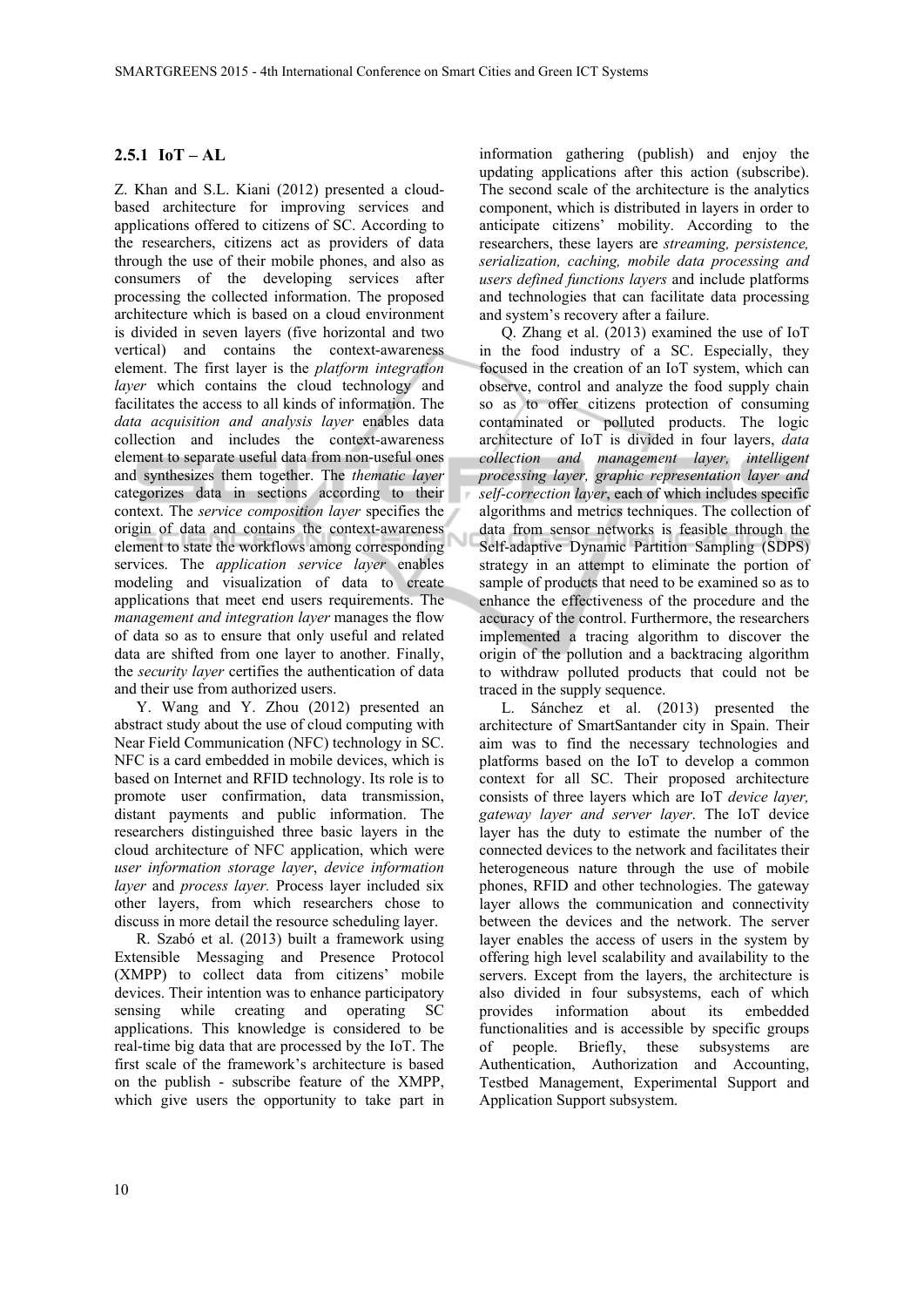#### **2.5.2 IoT - SOA**

F. Andreini et al. (2011) proposed an architecture infused by the notion of SOA, which combined IoT and geo-localization in order to promote access in SC services. Researchers emphasized in the term of scalability which could be achieved by using the Distributed Hash Table (DHT) protocol.

M. Hu and C. Li (2012) proposed the use of 3S and IoT for the creation and design of a SC. The 3S technology is associated with geospatial information (RS, GPS, GIS) for accurate positioning, with 3D visualization for city construction, with sensor networks for incessant observation, and with DPGrid and GPU (Graphics Processing Unit) technologies for real time processing of data. IoT is thought to be associated with RFID, barcodes and 2D codes technologies for allowing computational systems identify things of daily life, with sensor web for space monitoring, with SOA for managing geospatial data, and with grid and cloud computing for allowing access to services through the use of Internet and wireless networks.

#### **2.5.3 IoT - SOA - AL**

Z. Xiong et al. (2014) introduced a novel architecture of Data Vitalization (DV) in order to indicate a more effective way of managing the heterogeneous incoming data from sensors. DV architecture, which is divided in cells (master, data and special cells), mainly uses the technologies of SOA and cloud computing. An application of DV is the Smart Service Platform (SSP), which architecture distinguishes into four layers-*data gathering and storage layer*, *supporting layer for DV service*, *application layer for DV* and *application Layer for development*. Data gathering and storage layer collects and stores data in particular cells, while supporting layer for DV service processes these data. These two layers constitute of the data cell, which is applied by a virtual machine and their framework is the infrastructure as a service (IaaS) cloud computing services type. The other two application layers for DV and development concern both end users and developers, since they offer users the desirable applications, users can react as sensors and collect data from their devices and also developers can exploit APIs and create new services. The implemented technologies are virtual machine manager in the third layer and platform as a service (PaaS) cloud computing services type in the latter.

#### **2.5.4 IoT - EDA**

Based on the EDA of the SOFIA project, J. Wan et al. (2012) discussed the implementation of Machine to Machine (M2M) communications in order to improve SC's applications. M2M technology has the ability to facilitate the connection between people, computers and mobile devices, and also sensors and actuators. According to the researchers, in order to maximize the efficiency of the SC system, M2M communications need to be combined with Internet, sensors, networks and cloud computing, and further with KPs and SIBs.

# **2.5.5 IoT- SOA -AL - EDA**

R. Wenge et al. (2014) proposed an architecture for SC from the perspective of data management. Their architecture is divided in six layers – *data acquisition layer*, *data transmitting layer*, *data storage and vitalization layer*, *support service layer*, *domain service layer* and *event-driven application layer*. The data acquisition layer gathers the data coming from sensor networks and other sources, like RFID technology and system on a chip (SoC). The data transmitting layer integrates the technologies of wireless networks and ultra wide band in order to facilitate users with Internet access. The data storage and vitalization layer focuses on clarification, correlation, sustainment, development and storage of data using the Internet of data technology (IoD) that is similar to the IoT and also cloud computing. The support service layer emphasizes in data management and provision to the users through SOA architecture, cloud platforms, visualization and simulation technologies. The domain service layer concerns every single sector of the SC and tries to integrate them together in order to enhance citizens' experience. Ultimately, the event-driven application layer stresses on citizens requirements and tries to offer them applications that satisfy their needs.

#### **2.6 Internet of Everything (IoE)**

IoE is a future perspective which is being designed to extend, overcome and substitute the IoT. Cisco defines the IoE for SC as the technology that connects people, process, data and things in order to improve the livability of cities and communities. IoE provides not only computing devices but every object (everything) with the capability of high connectivity and intelligence so as to operate various facilities. IoT based its function in the great number of the connected objects. Nevertheless, IoE operates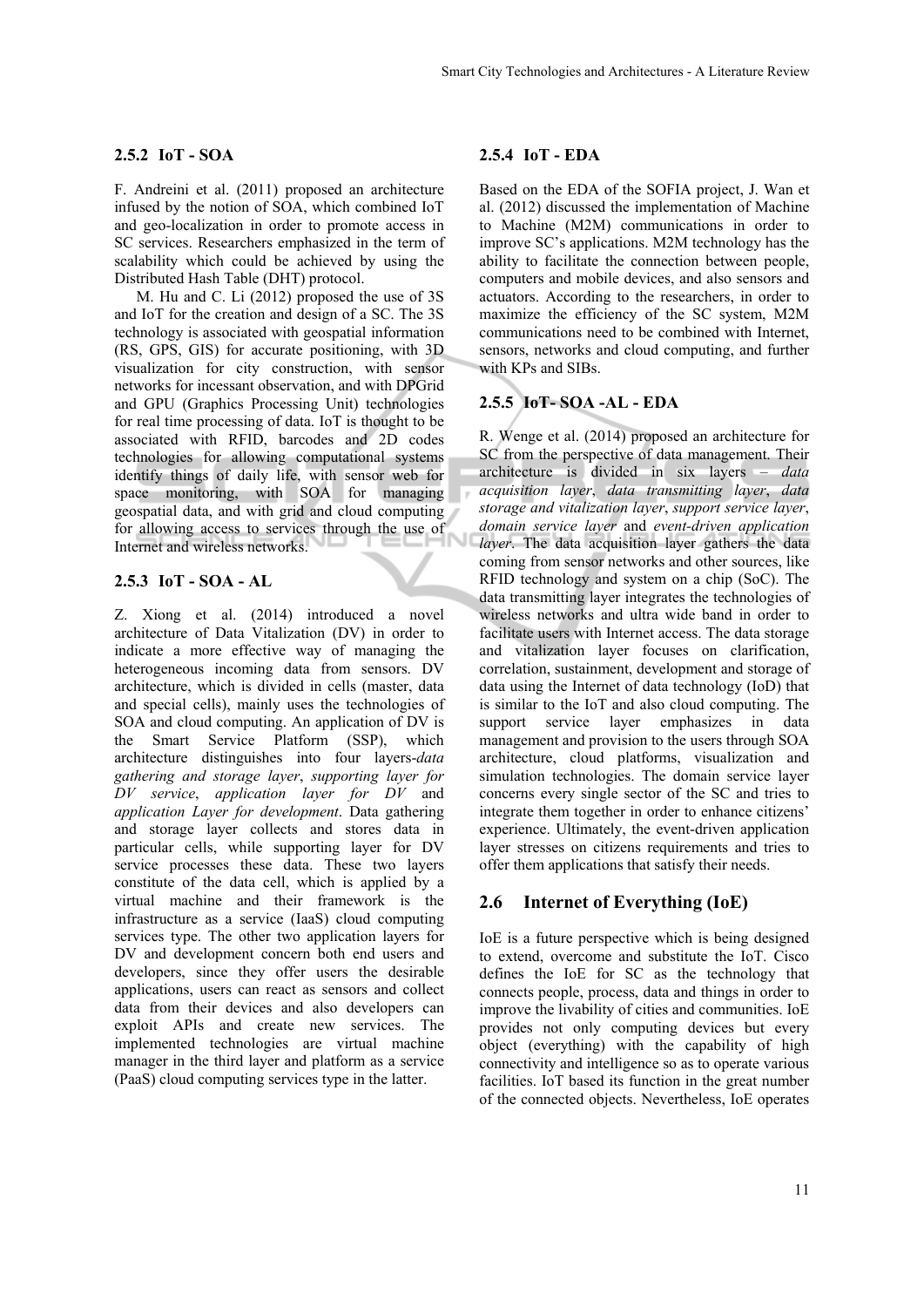via the deployment of networks that have the ability to transport all the collected and created information by these objects and also facilitates the connection of many more objects even if every object. In other words, IoE flags a new and innovative era when smart objects are connected together and everyone

| Researchers                                 | <b>Research Area</b>                                      | <b>Architectures</b>        | <b>Technologies</b>                                                                                                    |
|---------------------------------------------|-----------------------------------------------------------|-----------------------------|------------------------------------------------------------------------------------------------------------------------|
| T. Ishida (2000)                            | Digital cities of America,<br>Amsterdam, Helsinki & Kyoto | AL                          | Sensors, Internet files, GIS, 3D/2D<br>spaces and maps, agent systems                                                  |
| L. Anthopoulos and I.A.<br>Tsoukalas (2006) | Digital city of Trikala                                   | AL                          | Networks, geospatial data                                                                                              |
| IBM (2010)                                  | SC structure                                              | AL                          | Sensors, GPS, RFID, networks, cloud<br>computing, fuzzy techniques                                                     |
| K. Su et al. (2011)                         | SC manufacture                                            | AL                          | Network infrastructure, cloud, sensors                                                                                 |
| J. Carretero (2012)                         | <b>ADAPCITY</b>                                           | AL                          | Data mining, statistics, prediction $\&$<br>optimization measurements                                                  |
| I. Vilajosana et al. (2013)                 | Generic architecture for SC                               | AL                          | Sensors, actuators, data warehouses,<br>security infrastructures, interface                                            |
| L. Anthopoulos and P. Fitsilis<br>(2010)    | A common architecture -<br><b>Enterprise Architecture</b> | <b>SOA</b>                  | Logical and physical architecture,<br>service delivery                                                                 |
| L.Filiponi et al(2010)                      | <b>SOFIA Project</b>                                      | <b>EDA</b>                  | Sensors networks, SIBs, KPs, IOP                                                                                       |
| H. Schaffers et al. (2011)                  | SC and the Future<br>Internet                             | $IoT$                       | IoT, Living Labs                                                                                                       |
| I.P. Chochliouros et al. (2013)             | Living Labs in SC                                         | IoT                         | <b>IoT</b> , Living Labs                                                                                               |
| A. Attwood et al. (2011)                    | <b>SC Critical Infrastructures</b>                        | IоT                         | IoT, Sensor actuator networks, Semantic<br>Web, IaaS                                                                   |
| P. Ballon et al. (2011)                     | European Platform for<br><b>Intelligent Cities</b>        | IoT                         | Test &Development Cloud, Living Labs,<br>Semantic Web, RFID, sensors, CCLG                                             |
| E.Asimakopoulou and N.Bessis<br>(2011)      | Disaster Management and<br>smart buildings                | IoT                         | Crowd sourcing, sensors, grid, cloud and<br>pervasive computing                                                        |
| R. Wang et al. (2012)                       | World Wind for 3D<br>reconstruction of SC                 | <b>IoT</b>                  | IoT, networks, web maps, KMZ files                                                                                     |
| Q. Ye et al. (2012)                         | <b>Smart Sports</b>                                       | IoT                         | Body sensor network, cloud, data mining                                                                                |
| J. Jin et al. (2012)                        | <b>SC Network Architectures</b>                           | IoT                         | IoT                                                                                                                    |
| N. Mitton et al. $(2012)$                   | Cloud and sensors in SC                                   | IoT                         | IoT, SAaS                                                                                                              |
| S. Distefano et al. (2013)                  | SAaaS in SC                                               | IoT                         | IoT, SAaS                                                                                                              |
| G. Suciu et al. (2013)                      | SlapOS                                                    | IoT                         | IoT, open source cloud platform, sensors                                                                               |
| M. Roscia et al. (2013)                     | <b>Intelligent Distributed</b><br>Autonomous SC           | IoT                         | IoT, multi-agent system, ZEUS<br>framework                                                                             |
| C. Samaras et al. (2013)                    | SEN2SOC platform                                          | <b>IoT</b>                  | IoT, Natural Language Generation,<br>sensor and social networks                                                        |
| G.J. Horng (2014)                           | <b>Smart Parking</b>                                      | <b>IoT</b>                  | IoT, adaptive recommendation<br>mechanism, wireless sensors, cloud                                                     |
| Z. Khan and S.L. Kiani (2012)               | Cloud for citizens services in<br><b>SC</b>               | $IoT - AL$                  | IoT, cloud, context-awareness<br>component                                                                             |
| Y. Wang and Y. Zhou (2012)                  | Cloud based on NFC in SC                                  | $IoT - AL$                  | IoT, cloud computing, NFC card, RFID                                                                                   |
| R. Szabó et al. (2013)                      | Participatory sensing                                     | $IoT - AL$                  | IoT, XMPP, analytics component                                                                                         |
| Q. Zhang et al. (2013)                      | Smart Food Supply Chain                                   | $IoT - AL$                  | IoT, sensor networs, SDPS, tracing and<br>backtracing algorithms                                                       |
| L.Sánchez et al(2013)                       | SmartSantander                                            | $IoT - AL$                  | <b>IoT</b>                                                                                                             |
| F.Andreini et al(2011)                      | Geo-localized services in SC                              | $IoT - SOA$                 | IoT, wireless sensors, SOA, DHT                                                                                        |
| M.Hu and C. Li (2012)                       | SC design                                                 | $IoT - SOA$                 | 3S, GPS, 3D, sensors, DPGrid, GPU,<br>RFID, 2D code, cloud, grid computing                                             |
| Z. Xiong et al. $(2014)$                    | Data vitalization in SC                                   | $IoT - SOA -$<br>AL         | IoT, SOA, sensor networks, IaaS, PaaS                                                                                  |
| J. Wan et al. (2012)                        | M2M communications in SC                                  | $IoT - EDA$                 | IoT, sensors, actuators, cloud, KPs, SIBs                                                                              |
| R. Wenge et al. (2014)                      | SC architecture from data<br>management perspective       | $IoT - SOA -$<br>$EDA - AL$ | IoT, sensors, RFID, SoC, wireless<br>networks, ultra wide band, IoD, cloud,<br>visualization & simulation technologies |

| Table 1: Smart City Architectures and Technologies. |  |
|-----------------------------------------------------|--|
|-----------------------------------------------------|--|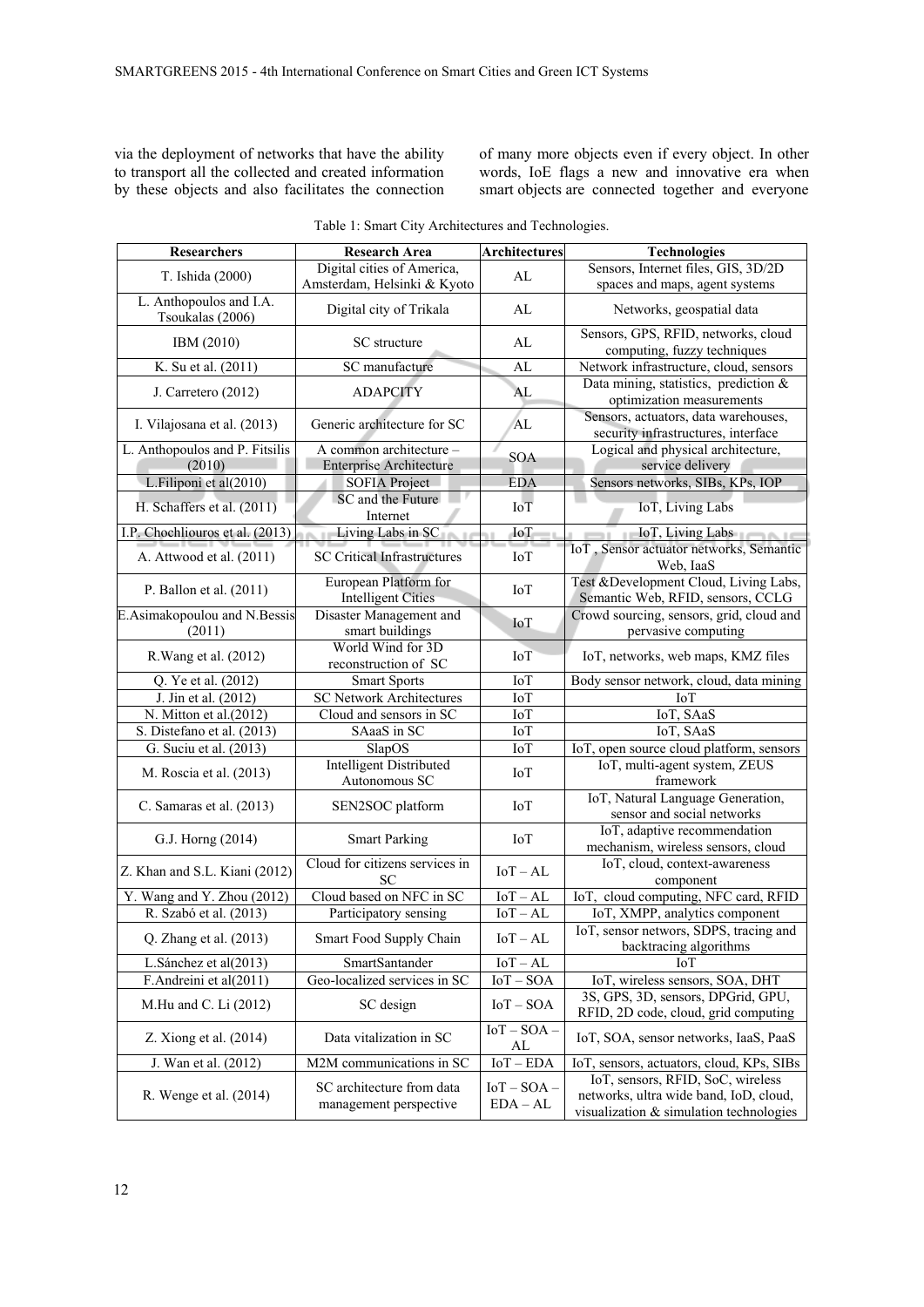from everywhere and at anytime can have access to them. Cisco clarifies the exact procedure that IoE follows. More specifically, IoE exploits the Internet infrastructure and connection networks, manages in an effective way the incoming information from devices, creates applications that can satisfy citizens' requirements in both public and private sectors and makes networks less complex through the use of APIs. Cisco plans aim to the opening of a global innovation centre for IoE in Barcelona by the mid-2016 like the ones that already exists in Brazil and South Korea and those that under construction in Germany and Canada. The purpose of those centers is to operate as the examples of introducing a common pattern when designing new applications for SC that are in the initial stages of creating urban facilities. For the time being there are not published use cases for that perspective.

# **3 DISCUSSION**

**AND TECHN IENCE** Above we enumerate many architectures and technologies that have been proposed in the literature in order to find implementation in the whole SC system or in a SC sector. In this section, we will discuss them and try to determine these platforms that are more useful when designing a SC.

The AL perspective was one of the first to be applied by researchers if we consider the comparative study of T. Ishida between the digital cities of America Online, Amsterdam, Helsinki and Kyoto in 2000. The implementation of this perspective gave researchers the opportunity to modify features in different layers without having to change the whole system. As we recognized from the previous analysis, each researcher made a different proposal of a set of layers since there was not any specification agreed on the layer formation. Even today there is still not a standard pattern to follow when choosing to implement this architecture. It is remarkable that L. Anthopoulos and I.A. Tsoukalas who developed the digital city of Trikala in 2006, admitted that they failed to meet city's challenges with the existing architecture. The integration of more sophisticated technologies, such as sensors, actuators, GPS, cloud and so on managed to enhance layers' functionality. IBM opened the way with the definition of SC structure and its including technologies. The contribution of J. Carretero (2012) was also important since he added the characteristic of self-adaptation while creating the ADAPCITY system. Furthermore, I. Vilajosana et al. (2013) proposed a generic layer architecture

presenting the key platforms and technologies to support SC applications. This architecture offers lots of benefits in designing a system since it can make it more flexible to changes and each change can affect only one layer and not the others. Furthermore, the separation of the SC system into layers facilitates the implementation of reusable components, while the component distribution helps the system to be more scalable and reliable. No serious technology restrictions have been noticed while implementing this architecture. The effectiveness of this perspective will be improved, if it is combined with more advanced technologies or even another perspective. This attempt is really valuable when building a SC since the system can better respond to all challenges and requirements.

The SOA perspective takes into account citizens' needs and preferences and tries to provide them with high quality services. These services can communicate and interact with each other while being independent and loosely coupled. L. Anthopoulos and P. Fitsilis (2010) used this architecture in order to improve the city system of Trikala and in an attempt to create a common architecture for SC. The implementation of this perspective fits very well with the purpose of a SC which is to offer citizens the right services that satisfy their needs. Service orientation seems to be one of the most useful architectures since its functionality offers a great number of advantages such as flexibility, service re-use, ability to create both new functions and combinations of functions. However, there are still issues to be solved concerning the complexity, performance and cost of the designing system. SOA functionality can be enhanced if it is combined with IoT.

The EDA perspective has the ability to identify an uncommon situation and respond to unusual events. This feature is very expedient in cases of crowd sourcing and monitoring public spaces in SC. L. Filipponi et al. (2010) developed SOFIA project in order to ensure citizens security. A subway station use case, facilitated by SOFIA infrastructure, was implemented to prove the effectiveness of the architecture in detecting abnormal events. However, the basic disadvantage of this perspective is that it can not respond properly when the events are characterized with great heterogeneity (H. Souleiman et al., 2012). One solution could be the combination with SOA since an event can trigger the operation of a service. Another solution could be a combination with IoT since the existence of sensor networks can enhance the efficiency of EDA.

The IoT perspective is the most common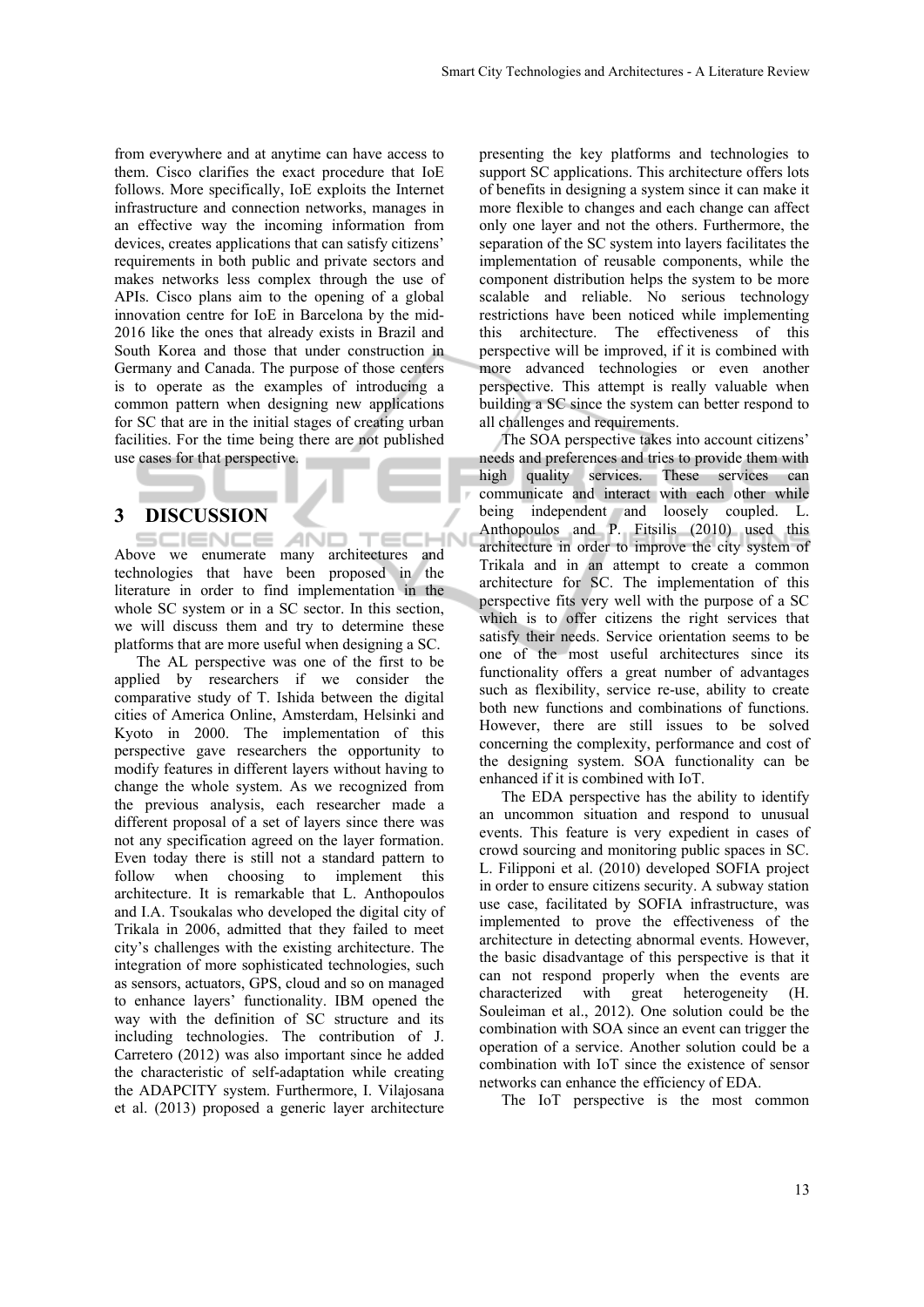approach used nowadays considering the number of published works in that domain. Internet is also related to sensor networks and cloud computing, technologies that are considered to be necessary when collecting, managing and storing information for developing SC's applications. However, some researchers made modifications in the features of these technologies to fulfill the requirements of their systems. For instance, both N. Mitton et al. (2012) and S. Distefano et al. (2013) used the approach of Sensing and Actuation as a Service (SAaaS). The first researcher presented the case study of a SC and the latter the use cases of smart traffic control and smart surveillance systems respectively. Other researchers added extra technologies to the abovementioned ones for improving the functionality of their systems. More specifically, P. Ballon et al. (2011) incorporated the technology of Command and Control Lexical Grammar in the EPIC framework which is already implemented in the SC of Brussels, Issy-les-Molineaux, Manchester and Tirgu Mures in Romania still studying its impact and implementation results. Furthermore, C. Samaras et al. (2013) added the technology of Natural Language Generation in SEN2SOC platform and illustrated two significant scenarios including citizens and city authorities. Another group of researchers used these technologies for developing applications for one SC sector and not for the whole SC system. For example, Q. Ye et al. (2012) dealt with smart sport applications presenting the cases of smart stadiums, smart shoes, smart athletes and smart fitness. G-J. Horng (2014) designed an adaptive mechanism for smart parking, the effectiveness of which was proved via a simulation test. R. Wang et al. (2012) dealt with 3D city reconstruction through the use of World Wind software showing three implementation scenarios of Lujiazui city, weather data and subway lines. The general idea that came out of this analysis is that this perspective is really valuable since it can gather data from citizens' devices and external sensors, transfer and process them via the Internet, create applications that fit to citizens needs and finally store these applications in the cloud to eliminate the waste of resources. This architecture is suitable for SC development considering all of the above-mentioned features and can be implemented alone or combined with another perspective. However, attention is required in terms of privacy and security of citizens' information and personal data since all of them are stored in the internet and are vulnerable in hacking and stealing. It is worthwhile to mention that scientific community tries to extend IoT and enhance

its functionality with new features, creating the new Internet of Everything.

The combined architectures perspective is possibly the most appropriate for building SC since the integration, communication and connectivity between various technologies can help in the creation and easy management of more advanced applications. After a careful study we realized that Internet technologies are the key components to all architectures. Researchers combined them with AL, SOA and EDA. Combining IoT with AL was the primary choice of R. Szabó et al. (2013) who dealt with participatory sensing presenting three use case applications, concerning crowd sourcing based on public transport, soccer events and university campus all of which are still under development. Also, Q. Zhang et al. (2013) dealt with the use of IoT in food industry and highlighted two cases, one general and one including big data, proving the efficiency of SDPS strategy, tracing and backtracking algorithms. However, F. Andreini et al. (2011) preferred to combine IoT with SOA and presented a use case for proving the effectiveness of their proposed architecture. An extraordinary attempt was done by Z. Xiong et al. (2014) who combined IoT with SOA and AL to create a Data Vitalization architecture so as to find a way of better managing the incoming data from sensors presenting the social hotspots sense use case. Finally, equally significant was the work of J. Wan et al.(2012) who extended the EDA of SOFIA project by adding the M2M communications technology combined with IoT and sensor networks showing a case study for vehicular networks.

As a matter of fact, the combination of the perspectives can help the SC system to gain the max of its effectiveness by offering citizens the desirable applications, avoiding failures or recovering immediately in case of one and detecting for abnormal events enhancing citizens' security.

# **4 CONCLUSIONS AND FUTURE WORK**

In this paper we presented and discussed many architectures and technologies that have been proposed in the literature in order to design and build a SC system or a SC component. We cited and analyzed various works that belonged to different perspectives, such as AL, SOA, EDA, IoT and combined architectures. We also mentioned the embedded technologies of these perspectives.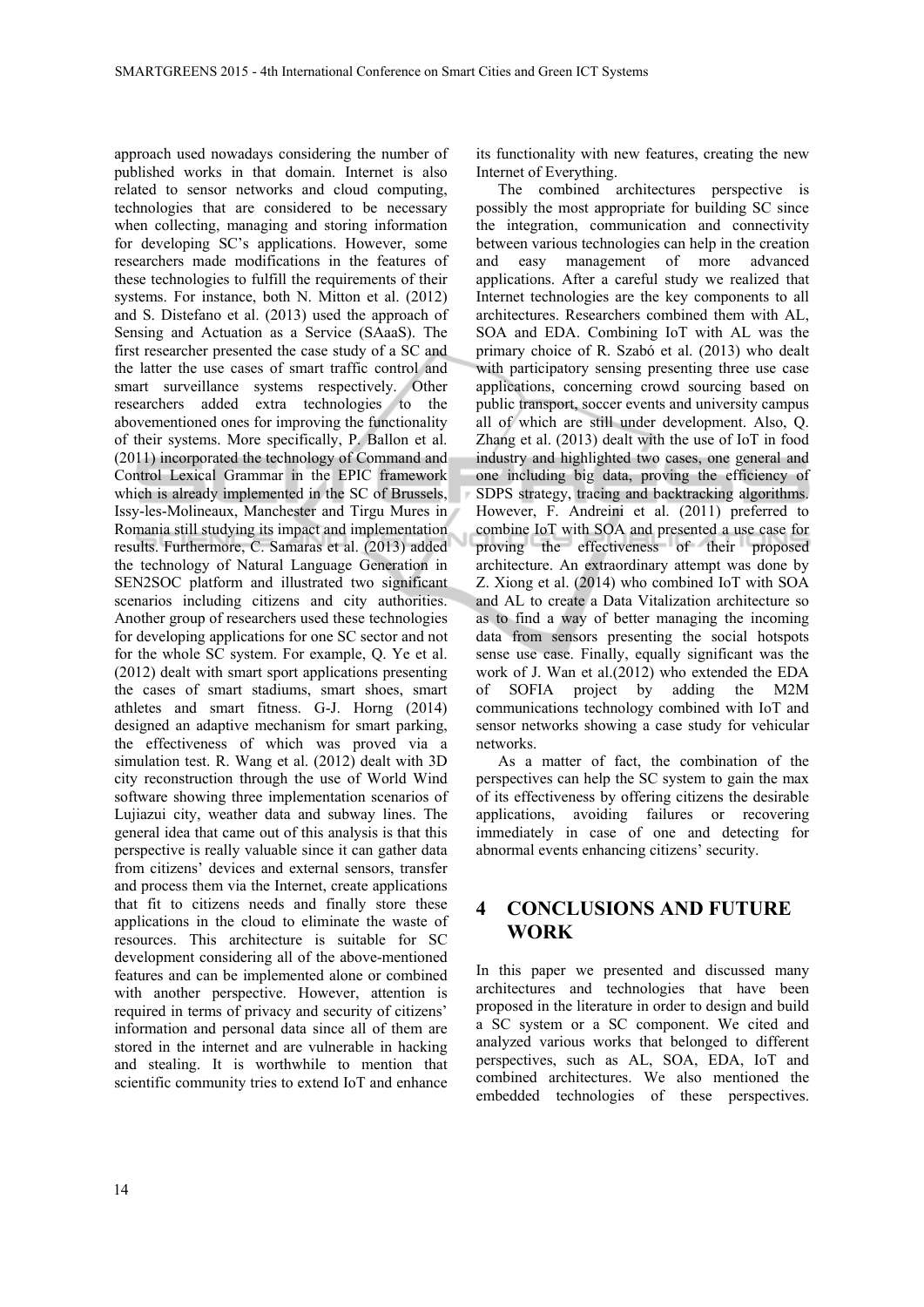Finally, we summarized these works in a table and evaluated each perspective separately.

Based on the above analysis, we deduce that the perspective of AL was preferred by many researchers even though the chosen layers varied among their works. In most cases, researchers combined them with Internet technologies in order to enhance the functionality of each layer. SOA was also selected to be applied in SC since it distinguishes the city in different components which offer all kinds of services to the citizens. Considering the number of published works in the literature, we can easily determine that AL were mostly preferred for implementation than SOA. In the sequel, EDA implementation was only observed to one European project. On the contrary, IoT is the new trend in SC development and many recommendations about its implementation have been published until today. Its association with sensor networks and cloud computing amplifies its acceptance and choice by researchers. In recent years there is the tendency to combine IoT with the other perspectives to improve the functionality of the SC system. The most common combination is IoT with AL in which researchers used to add extra technologies to enhance system's capabilities. The combination of IoT with SOA was chosen to facilitate geolocalization matters and offer citizens the right services according to their requirements. Finally, the combination of IoT with EDA was selected for improving the functionality of the SOFIA European project by adding Internet technologies to the proposed architecture. There were also remarkable attempts that tried to combine together three or even all the abovementioned perspectives to empower SC with the advantages that each of them can offer to the citizens.

In the future, IoE intends to launch a new era in SC development. Its purpose is to extend the capabilities of IoT and create a common pattern in designing applications for SC that are in the initial stages of building their infrastructure and developing their services. Even if it is not implemented yet, it is expected to offer lots of capabilities to the citizens in order to improve their experience in the SC. As a matter of fact, IoE seems to be a promising architecture since it aims to totally change the economy, society and our way of living.

# **REFERENCES**

Caragliu, A., Del Bo, C. and Nijkamp, P. (2011). 'Smart cities in Europe'. *Journal of Urban Technology*, vol. 18, issue 2, pp. 65–82.

- Cocchia, A. (2014). 'Smart and Digital City: A Systematic Literature Review'. *Springer,* pp 13-43.
- Su, K., Li, J. and Fu, H. (2011). 'Smart City and the Applications'. *IEEE International Conference on Electronics, Communications and Control*, pp. 1028– 1031(IEEE Xplore).
- Giffinger, R., Fertner, C., Kramar, H., Kalasek, R., Pichler-Milanovic, N. and Meijers, E. (2007). 'Smart Cities: Ranking of European medium-sized cities'. Vienna: University of Technology.
- Ishida, T. (2000). 'Understanding digital cities'. In T. Ishida and K. Isbister Eds., *Digital cities: Experiences, Technologies and Future Perspectives*, LNCS, vol. 1765, Springer-Verlag.
- Anthopoulos, L.G. and Tsoukalas, I.A. (2006). 'The implementation model of a Digital City: The case study of the Digital City of Trikala, Greece: eTrikala*'. Journal of e-Government*, vol.2, issue 2, pp. 91-109.
- Carretero, J. (2012). 'ADAPCITY: A Self-adaptive, reliable architecture for heterogeneous devices in Smart Cities'. *European Commissions-ICT Proposers.*
- Vilajosana, I., Llosa, J., Martinez, B., Domingo-Prieto, M. and Angles, A. (2013). 'Bootstrapping Smart Cities through a Self-Sustainable Model Based on Big Data
- Flows'. *IEEE Communications Magazine,* vol.51, issue 6, pp. 128-134 (IEEE Xplore).
- Anthopoulos, L. and Fitsilis, P. (2010). 'From digital to ubiquitous cities: defining a common architecture for urban development'. *IEEE 6th International conference on Intelligent Environments*, pp. 301–306.
- Filipponi, L., Vitaletti, A., Landi, G., Memeo, V., Laura, G. and Pucci, P. (2010). 'Smart City: an EDA for Monitoring Public Spaces with Heterogeneous Sensors'. *IEEE 4th International conference on Sensor Technologies and Applications*, pp 281–286.
- Schaffers, H., Komninos, N., Pallot, M., Trousse, B., Nilsson, M. and Oliveira, A. (2011). 'Smart Cities and the Future Internet: Towards Cooperation Frameworks for Open Innovation'. *J. Domingue et al. Eds.: Future Internet Assembly*, LNCS 6656, pp 431–446, Springer.
- Chochliouros, I.P., Spiliopoulou, A.S., Sfakianakis, E., Georgiadou, E.M. and Rethimiotaki, E. (2013). 'Living Labs in Smart Cities as Critical Enablers for Making Real the Modern Future Internet*'. L. Iliadis, H. Papadopoulos and C. Jayne Eds*.: EANN 2013, Part II, CCIS 384, pp 312–321, Springer.
- Attwood, A., Merabti, M., Fergus, P. and Abuelmaatti, O. (2011). 'SCCIR: Smart cities critical infrastructure response framework'. *IEEE Developments in Esystems Engineering*, pp. 460-464.
- Ballon, P., Glidden, J., Kranas, P., Menychtas, A., Ruston, S. and Van Der Graaf, S. (2011). 'Is there a need for a cloud platform for European Smart Cities?'. *eChallenges e-2011 Conference Proceedings Paul Cunningham and Miriam Cunningham (Eds) IIMC International Information Management Corporation.*
- Asimakopoulou, E. and Bessis, N. (2011). 'Buildings and Crowds: Forming Smart Cities for more effective disaster management', *IEEE Fifth International Conference on Innovative Mobile and Internet Services*